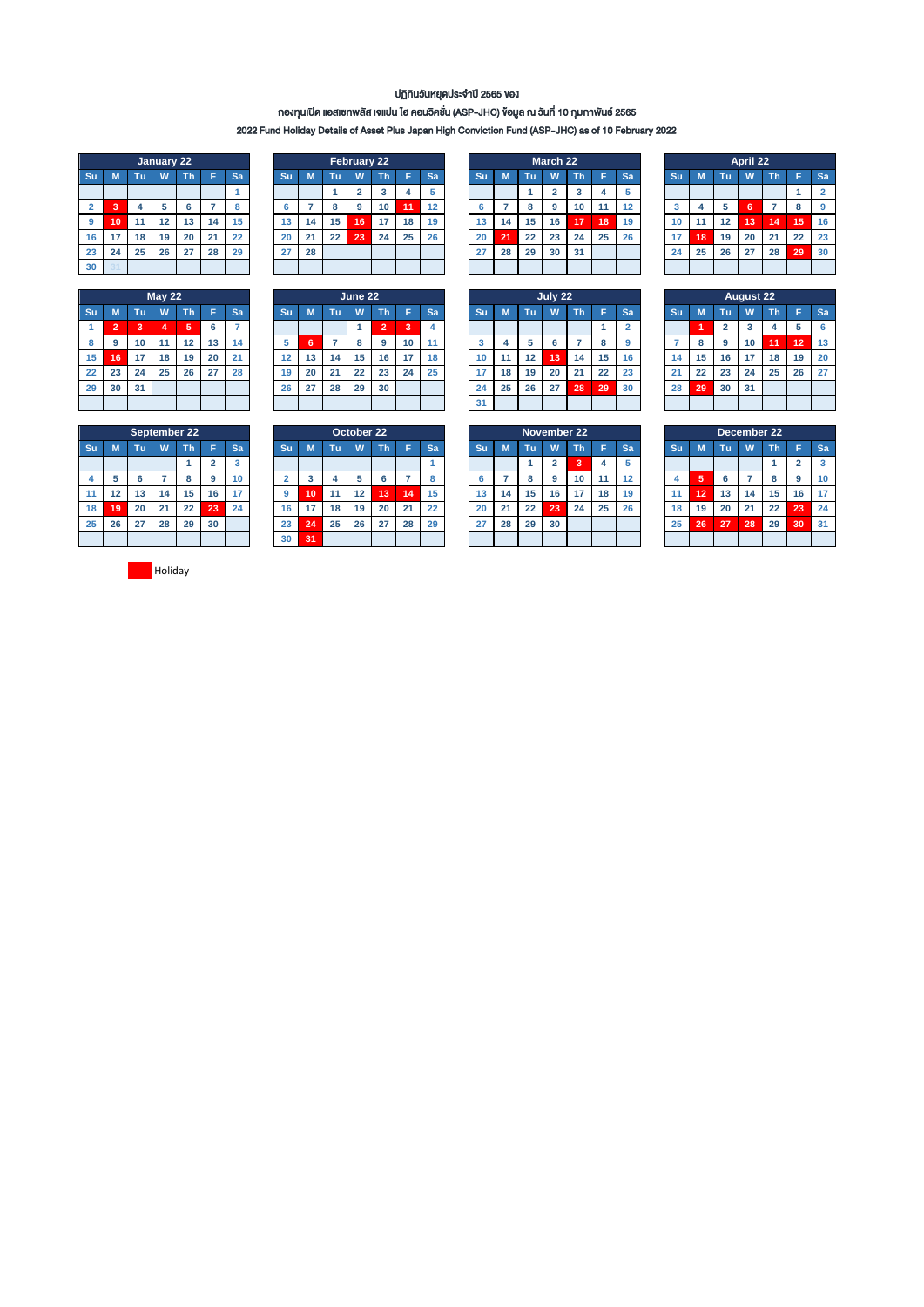## ปฏิทินวันหยุดประจำปี 2565 ของ

## กองทุนเปิด แอสเซทพลัส เจแปน ไฮ คอนวิคชั่น (ASP-JHC) ข้อมูล ณ วันที่ 10 กุมภำพันธ์ 2565

### 2022 Fund Holiday Details of Asset Plus Japan High Conviction Fund (ASP-JHC) as of 10 February 2022

| <b>Fund Holiday Details</b><br>Nomura Japan High Conviction<br>5un/Date<br>lośliauń/Ireland<br><b>Inu/Thailand</b><br>5u/Day<br>Result<br>Fund<br>No Settlement/No Trading<br><b>Fund Holiday</b><br>No Settlement/No Trading<br>03-01-2022<br>Monday<br>x<br><b>Fund Hollday</b><br>Monday<br>10-01-2022<br>x<br>Friday<br><b>Fund Holiday</b><br>x<br>11-02-2022<br><b>Fund Holiday</b><br>Wednesday<br>No Settlement/No Trading<br>16-02-2022<br>Wednesday<br><b>Fund Holiday</b><br>23-02-2022<br>x<br>Thursday<br>No Settlement<br><b>Fund Holiday</b><br>17-03-2022<br>x<br>Friday<br>No Settlement<br><b>Fund Holiday</b><br>18-03-2022<br><b>Fund Holiday</b><br>21-03-2022<br>Monday<br>x<br><b>Fund Holiday</b><br>06-04-2022<br>Wednesday<br>No Settlement/No Trading<br>No Settlement/No Trading<br><b>Fund Holiday</b><br>13-04-2022<br>Wednesday<br>No Settlement/No Trading<br><b>Fund Holiday</b><br>14-04-2022<br>Thursday<br>Friday<br>No Settlement/No Trading<br>No Settlement/No Trading<br><b>Fund Holiday</b><br>x<br>15-04-2022<br><b>Fund Hollday</b><br>Monday<br>No Settlement/No Trading<br>18-04-2022<br>x<br><b>Fund Holiday</b><br>29-04-2022<br>Friday<br>x<br>No Settlement/No Trading<br>No Settlement/No Trading<br><b>Fund Hollday</b><br>02-05-2022<br>Monday<br>x<br><b>Fund Holiday</b><br>03-05-2022<br>Tuesday<br>x<br>No Settlement/No Trading<br><b>Fund Holiday</b><br>04-05-2022<br>Wednesday<br>x<br><b>Fund Holiday</b><br>05-05-2022<br>Thursday<br>x<br>No Settlement/No Trading<br><b>Fund Holiday</b><br>Monday<br>16-05-2022<br><b>Fund Holiday</b><br>Thursday<br>02-06-2022<br>x<br>No Settlement/No Trading<br><b>Fund Holiday</b><br>Friday<br>x<br>03-06-2022<br>No Settlement<br><b>Fund Holiday</b><br>06-06-2022<br>Monday<br>x<br>Wednesday<br>No Settlement/No Trading<br><b>Fund Holiday</b><br>13-07-2022<br>No Settlement/No Trading<br><b>Fund Holiday</b><br>Thursday<br>28-07-2022<br>No Settlement/No Trading<br><b>Fund Holiday</b><br>29-07-2022<br>Friday<br>No Settlement<br><b>Fund Holiday</b><br>01-08-2022<br>Monday<br>x<br><b>Fund Holiday</b><br>Thursday<br>11-08-2022<br>x<br><b>Fund Hollday</b><br>No Settlement/No Trading<br>Friday<br>12-08-2022<br>Monday<br>x<br><b>Fund Holiday</b><br>29-08-2022<br><b>Fund Holiday</b><br>Monday<br>19-09-2022<br>х<br>Friday<br><b>Fund Holiday</b><br>23-09-2022<br>x<br><b>Fund Holiday</b><br>10-10-2022<br>Monday<br>x<br>Thursday<br>No Settlement/No Trading<br><b>Fund Holiday</b><br>13-10-2022<br>Friday<br>No Settlement/No Trading<br><b>Fund Holiday</b><br>14-10-2022<br>Monday<br>No Settlement/No Trading<br><b>Fund Holiday</b><br>24-10-2022<br>No Settlement<br>Monday<br><b>Fund Holiday</b><br>31-10-2022<br>x<br><b>Fund Holiday</b><br>Thursday<br>03-11-2022<br>x<br>Wednesday<br><b>Fund Holiday</b><br>23-11-2022<br>X<br><b>Fund Hollday</b><br>Monday<br>No Settlement/No Trading<br>05-12-2022<br>Monday<br>No Settlement/No Trading<br><b>Fund Holiday</b><br>12-12-2022<br><b>Fund Hollday</b><br>Friday<br>Partial Trading<br>23-12-2022<br>No Settlement/No Trading<br><b>Fund Holiday</b><br>26-12-2022<br>Monday<br>x<br>No Settlement/No Trading<br><b>Fund Holiday</b><br>27-12-2022<br>Tuesday<br>X<br>Wednesday<br>No Settlement<br><b>Fund Holiday</b><br>28-12-2022<br>x<br><b>Partial Trading</b><br><b>Fund Holiday</b><br>Friday | ตารางวันหยุดทำรายการ |  |  |  |  |  |  |  |  |  |
|----------------------------------------------------------------------------------------------------------------------------------------------------------------------------------------------------------------------------------------------------------------------------------------------------------------------------------------------------------------------------------------------------------------------------------------------------------------------------------------------------------------------------------------------------------------------------------------------------------------------------------------------------------------------------------------------------------------------------------------------------------------------------------------------------------------------------------------------------------------------------------------------------------------------------------------------------------------------------------------------------------------------------------------------------------------------------------------------------------------------------------------------------------------------------------------------------------------------------------------------------------------------------------------------------------------------------------------------------------------------------------------------------------------------------------------------------------------------------------------------------------------------------------------------------------------------------------------------------------------------------------------------------------------------------------------------------------------------------------------------------------------------------------------------------------------------------------------------------------------------------------------------------------------------------------------------------------------------------------------------------------------------------------------------------------------------------------------------------------------------------------------------------------------------------------------------------------------------------------------------------------------------------------------------------------------------------------------------------------------------------------------------------------------------------------------------------------------------------------------------------------------------------------------------------------------------------------------------------------------------------------------------------------------------------------------------------------------------------------------------------------------------------------------------------------------------------------------------------------------------------------------------------------------------------------------------------------------------------------------------------------------------------------------------------------------------------------------------------------------------------------------------------------------------------------------------------------------------------------------------------------------------------------------------------------------------------------------------------------------------------------------------------------|----------------------|--|--|--|--|--|--|--|--|--|
|                                                                                                                                                                                                                                                                                                                                                                                                                                                                                                                                                                                                                                                                                                                                                                                                                                                                                                                                                                                                                                                                                                                                                                                                                                                                                                                                                                                                                                                                                                                                                                                                                                                                                                                                                                                                                                                                                                                                                                                                                                                                                                                                                                                                                                                                                                                                                                                                                                                                                                                                                                                                                                                                                                                                                                                                                                                                                                                                                                                                                                                                                                                                                                                                                                                                                                                                                                                                          |                      |  |  |  |  |  |  |  |  |  |
|                                                                                                                                                                                                                                                                                                                                                                                                                                                                                                                                                                                                                                                                                                                                                                                                                                                                                                                                                                                                                                                                                                                                                                                                                                                                                                                                                                                                                                                                                                                                                                                                                                                                                                                                                                                                                                                                                                                                                                                                                                                                                                                                                                                                                                                                                                                                                                                                                                                                                                                                                                                                                                                                                                                                                                                                                                                                                                                                                                                                                                                                                                                                                                                                                                                                                                                                                                                                          |                      |  |  |  |  |  |  |  |  |  |
|                                                                                                                                                                                                                                                                                                                                                                                                                                                                                                                                                                                                                                                                                                                                                                                                                                                                                                                                                                                                                                                                                                                                                                                                                                                                                                                                                                                                                                                                                                                                                                                                                                                                                                                                                                                                                                                                                                                                                                                                                                                                                                                                                                                                                                                                                                                                                                                                                                                                                                                                                                                                                                                                                                                                                                                                                                                                                                                                                                                                                                                                                                                                                                                                                                                                                                                                                                                                          |                      |  |  |  |  |  |  |  |  |  |
|                                                                                                                                                                                                                                                                                                                                                                                                                                                                                                                                                                                                                                                                                                                                                                                                                                                                                                                                                                                                                                                                                                                                                                                                                                                                                                                                                                                                                                                                                                                                                                                                                                                                                                                                                                                                                                                                                                                                                                                                                                                                                                                                                                                                                                                                                                                                                                                                                                                                                                                                                                                                                                                                                                                                                                                                                                                                                                                                                                                                                                                                                                                                                                                                                                                                                                                                                                                                          |                      |  |  |  |  |  |  |  |  |  |
|                                                                                                                                                                                                                                                                                                                                                                                                                                                                                                                                                                                                                                                                                                                                                                                                                                                                                                                                                                                                                                                                                                                                                                                                                                                                                                                                                                                                                                                                                                                                                                                                                                                                                                                                                                                                                                                                                                                                                                                                                                                                                                                                                                                                                                                                                                                                                                                                                                                                                                                                                                                                                                                                                                                                                                                                                                                                                                                                                                                                                                                                                                                                                                                                                                                                                                                                                                                                          |                      |  |  |  |  |  |  |  |  |  |
|                                                                                                                                                                                                                                                                                                                                                                                                                                                                                                                                                                                                                                                                                                                                                                                                                                                                                                                                                                                                                                                                                                                                                                                                                                                                                                                                                                                                                                                                                                                                                                                                                                                                                                                                                                                                                                                                                                                                                                                                                                                                                                                                                                                                                                                                                                                                                                                                                                                                                                                                                                                                                                                                                                                                                                                                                                                                                                                                                                                                                                                                                                                                                                                                                                                                                                                                                                                                          |                      |  |  |  |  |  |  |  |  |  |
|                                                                                                                                                                                                                                                                                                                                                                                                                                                                                                                                                                                                                                                                                                                                                                                                                                                                                                                                                                                                                                                                                                                                                                                                                                                                                                                                                                                                                                                                                                                                                                                                                                                                                                                                                                                                                                                                                                                                                                                                                                                                                                                                                                                                                                                                                                                                                                                                                                                                                                                                                                                                                                                                                                                                                                                                                                                                                                                                                                                                                                                                                                                                                                                                                                                                                                                                                                                                          |                      |  |  |  |  |  |  |  |  |  |
|                                                                                                                                                                                                                                                                                                                                                                                                                                                                                                                                                                                                                                                                                                                                                                                                                                                                                                                                                                                                                                                                                                                                                                                                                                                                                                                                                                                                                                                                                                                                                                                                                                                                                                                                                                                                                                                                                                                                                                                                                                                                                                                                                                                                                                                                                                                                                                                                                                                                                                                                                                                                                                                                                                                                                                                                                                                                                                                                                                                                                                                                                                                                                                                                                                                                                                                                                                                                          |                      |  |  |  |  |  |  |  |  |  |
|                                                                                                                                                                                                                                                                                                                                                                                                                                                                                                                                                                                                                                                                                                                                                                                                                                                                                                                                                                                                                                                                                                                                                                                                                                                                                                                                                                                                                                                                                                                                                                                                                                                                                                                                                                                                                                                                                                                                                                                                                                                                                                                                                                                                                                                                                                                                                                                                                                                                                                                                                                                                                                                                                                                                                                                                                                                                                                                                                                                                                                                                                                                                                                                                                                                                                                                                                                                                          |                      |  |  |  |  |  |  |  |  |  |
|                                                                                                                                                                                                                                                                                                                                                                                                                                                                                                                                                                                                                                                                                                                                                                                                                                                                                                                                                                                                                                                                                                                                                                                                                                                                                                                                                                                                                                                                                                                                                                                                                                                                                                                                                                                                                                                                                                                                                                                                                                                                                                                                                                                                                                                                                                                                                                                                                                                                                                                                                                                                                                                                                                                                                                                                                                                                                                                                                                                                                                                                                                                                                                                                                                                                                                                                                                                                          |                      |  |  |  |  |  |  |  |  |  |
|                                                                                                                                                                                                                                                                                                                                                                                                                                                                                                                                                                                                                                                                                                                                                                                                                                                                                                                                                                                                                                                                                                                                                                                                                                                                                                                                                                                                                                                                                                                                                                                                                                                                                                                                                                                                                                                                                                                                                                                                                                                                                                                                                                                                                                                                                                                                                                                                                                                                                                                                                                                                                                                                                                                                                                                                                                                                                                                                                                                                                                                                                                                                                                                                                                                                                                                                                                                                          |                      |  |  |  |  |  |  |  |  |  |
|                                                                                                                                                                                                                                                                                                                                                                                                                                                                                                                                                                                                                                                                                                                                                                                                                                                                                                                                                                                                                                                                                                                                                                                                                                                                                                                                                                                                                                                                                                                                                                                                                                                                                                                                                                                                                                                                                                                                                                                                                                                                                                                                                                                                                                                                                                                                                                                                                                                                                                                                                                                                                                                                                                                                                                                                                                                                                                                                                                                                                                                                                                                                                                                                                                                                                                                                                                                                          |                      |  |  |  |  |  |  |  |  |  |
|                                                                                                                                                                                                                                                                                                                                                                                                                                                                                                                                                                                                                                                                                                                                                                                                                                                                                                                                                                                                                                                                                                                                                                                                                                                                                                                                                                                                                                                                                                                                                                                                                                                                                                                                                                                                                                                                                                                                                                                                                                                                                                                                                                                                                                                                                                                                                                                                                                                                                                                                                                                                                                                                                                                                                                                                                                                                                                                                                                                                                                                                                                                                                                                                                                                                                                                                                                                                          |                      |  |  |  |  |  |  |  |  |  |
|                                                                                                                                                                                                                                                                                                                                                                                                                                                                                                                                                                                                                                                                                                                                                                                                                                                                                                                                                                                                                                                                                                                                                                                                                                                                                                                                                                                                                                                                                                                                                                                                                                                                                                                                                                                                                                                                                                                                                                                                                                                                                                                                                                                                                                                                                                                                                                                                                                                                                                                                                                                                                                                                                                                                                                                                                                                                                                                                                                                                                                                                                                                                                                                                                                                                                                                                                                                                          |                      |  |  |  |  |  |  |  |  |  |
|                                                                                                                                                                                                                                                                                                                                                                                                                                                                                                                                                                                                                                                                                                                                                                                                                                                                                                                                                                                                                                                                                                                                                                                                                                                                                                                                                                                                                                                                                                                                                                                                                                                                                                                                                                                                                                                                                                                                                                                                                                                                                                                                                                                                                                                                                                                                                                                                                                                                                                                                                                                                                                                                                                                                                                                                                                                                                                                                                                                                                                                                                                                                                                                                                                                                                                                                                                                                          |                      |  |  |  |  |  |  |  |  |  |
|                                                                                                                                                                                                                                                                                                                                                                                                                                                                                                                                                                                                                                                                                                                                                                                                                                                                                                                                                                                                                                                                                                                                                                                                                                                                                                                                                                                                                                                                                                                                                                                                                                                                                                                                                                                                                                                                                                                                                                                                                                                                                                                                                                                                                                                                                                                                                                                                                                                                                                                                                                                                                                                                                                                                                                                                                                                                                                                                                                                                                                                                                                                                                                                                                                                                                                                                                                                                          |                      |  |  |  |  |  |  |  |  |  |
|                                                                                                                                                                                                                                                                                                                                                                                                                                                                                                                                                                                                                                                                                                                                                                                                                                                                                                                                                                                                                                                                                                                                                                                                                                                                                                                                                                                                                                                                                                                                                                                                                                                                                                                                                                                                                                                                                                                                                                                                                                                                                                                                                                                                                                                                                                                                                                                                                                                                                                                                                                                                                                                                                                                                                                                                                                                                                                                                                                                                                                                                                                                                                                                                                                                                                                                                                                                                          |                      |  |  |  |  |  |  |  |  |  |
|                                                                                                                                                                                                                                                                                                                                                                                                                                                                                                                                                                                                                                                                                                                                                                                                                                                                                                                                                                                                                                                                                                                                                                                                                                                                                                                                                                                                                                                                                                                                                                                                                                                                                                                                                                                                                                                                                                                                                                                                                                                                                                                                                                                                                                                                                                                                                                                                                                                                                                                                                                                                                                                                                                                                                                                                                                                                                                                                                                                                                                                                                                                                                                                                                                                                                                                                                                                                          |                      |  |  |  |  |  |  |  |  |  |
|                                                                                                                                                                                                                                                                                                                                                                                                                                                                                                                                                                                                                                                                                                                                                                                                                                                                                                                                                                                                                                                                                                                                                                                                                                                                                                                                                                                                                                                                                                                                                                                                                                                                                                                                                                                                                                                                                                                                                                                                                                                                                                                                                                                                                                                                                                                                                                                                                                                                                                                                                                                                                                                                                                                                                                                                                                                                                                                                                                                                                                                                                                                                                                                                                                                                                                                                                                                                          |                      |  |  |  |  |  |  |  |  |  |
|                                                                                                                                                                                                                                                                                                                                                                                                                                                                                                                                                                                                                                                                                                                                                                                                                                                                                                                                                                                                                                                                                                                                                                                                                                                                                                                                                                                                                                                                                                                                                                                                                                                                                                                                                                                                                                                                                                                                                                                                                                                                                                                                                                                                                                                                                                                                                                                                                                                                                                                                                                                                                                                                                                                                                                                                                                                                                                                                                                                                                                                                                                                                                                                                                                                                                                                                                                                                          |                      |  |  |  |  |  |  |  |  |  |
|                                                                                                                                                                                                                                                                                                                                                                                                                                                                                                                                                                                                                                                                                                                                                                                                                                                                                                                                                                                                                                                                                                                                                                                                                                                                                                                                                                                                                                                                                                                                                                                                                                                                                                                                                                                                                                                                                                                                                                                                                                                                                                                                                                                                                                                                                                                                                                                                                                                                                                                                                                                                                                                                                                                                                                                                                                                                                                                                                                                                                                                                                                                                                                                                                                                                                                                                                                                                          |                      |  |  |  |  |  |  |  |  |  |
|                                                                                                                                                                                                                                                                                                                                                                                                                                                                                                                                                                                                                                                                                                                                                                                                                                                                                                                                                                                                                                                                                                                                                                                                                                                                                                                                                                                                                                                                                                                                                                                                                                                                                                                                                                                                                                                                                                                                                                                                                                                                                                                                                                                                                                                                                                                                                                                                                                                                                                                                                                                                                                                                                                                                                                                                                                                                                                                                                                                                                                                                                                                                                                                                                                                                                                                                                                                                          |                      |  |  |  |  |  |  |  |  |  |
|                                                                                                                                                                                                                                                                                                                                                                                                                                                                                                                                                                                                                                                                                                                                                                                                                                                                                                                                                                                                                                                                                                                                                                                                                                                                                                                                                                                                                                                                                                                                                                                                                                                                                                                                                                                                                                                                                                                                                                                                                                                                                                                                                                                                                                                                                                                                                                                                                                                                                                                                                                                                                                                                                                                                                                                                                                                                                                                                                                                                                                                                                                                                                                                                                                                                                                                                                                                                          |                      |  |  |  |  |  |  |  |  |  |
|                                                                                                                                                                                                                                                                                                                                                                                                                                                                                                                                                                                                                                                                                                                                                                                                                                                                                                                                                                                                                                                                                                                                                                                                                                                                                                                                                                                                                                                                                                                                                                                                                                                                                                                                                                                                                                                                                                                                                                                                                                                                                                                                                                                                                                                                                                                                                                                                                                                                                                                                                                                                                                                                                                                                                                                                                                                                                                                                                                                                                                                                                                                                                                                                                                                                                                                                                                                                          |                      |  |  |  |  |  |  |  |  |  |
|                                                                                                                                                                                                                                                                                                                                                                                                                                                                                                                                                                                                                                                                                                                                                                                                                                                                                                                                                                                                                                                                                                                                                                                                                                                                                                                                                                                                                                                                                                                                                                                                                                                                                                                                                                                                                                                                                                                                                                                                                                                                                                                                                                                                                                                                                                                                                                                                                                                                                                                                                                                                                                                                                                                                                                                                                                                                                                                                                                                                                                                                                                                                                                                                                                                                                                                                                                                                          |                      |  |  |  |  |  |  |  |  |  |
|                                                                                                                                                                                                                                                                                                                                                                                                                                                                                                                                                                                                                                                                                                                                                                                                                                                                                                                                                                                                                                                                                                                                                                                                                                                                                                                                                                                                                                                                                                                                                                                                                                                                                                                                                                                                                                                                                                                                                                                                                                                                                                                                                                                                                                                                                                                                                                                                                                                                                                                                                                                                                                                                                                                                                                                                                                                                                                                                                                                                                                                                                                                                                                                                                                                                                                                                                                                                          |                      |  |  |  |  |  |  |  |  |  |
|                                                                                                                                                                                                                                                                                                                                                                                                                                                                                                                                                                                                                                                                                                                                                                                                                                                                                                                                                                                                                                                                                                                                                                                                                                                                                                                                                                                                                                                                                                                                                                                                                                                                                                                                                                                                                                                                                                                                                                                                                                                                                                                                                                                                                                                                                                                                                                                                                                                                                                                                                                                                                                                                                                                                                                                                                                                                                                                                                                                                                                                                                                                                                                                                                                                                                                                                                                                                          |                      |  |  |  |  |  |  |  |  |  |
|                                                                                                                                                                                                                                                                                                                                                                                                                                                                                                                                                                                                                                                                                                                                                                                                                                                                                                                                                                                                                                                                                                                                                                                                                                                                                                                                                                                                                                                                                                                                                                                                                                                                                                                                                                                                                                                                                                                                                                                                                                                                                                                                                                                                                                                                                                                                                                                                                                                                                                                                                                                                                                                                                                                                                                                                                                                                                                                                                                                                                                                                                                                                                                                                                                                                                                                                                                                                          |                      |  |  |  |  |  |  |  |  |  |
|                                                                                                                                                                                                                                                                                                                                                                                                                                                                                                                                                                                                                                                                                                                                                                                                                                                                                                                                                                                                                                                                                                                                                                                                                                                                                                                                                                                                                                                                                                                                                                                                                                                                                                                                                                                                                                                                                                                                                                                                                                                                                                                                                                                                                                                                                                                                                                                                                                                                                                                                                                                                                                                                                                                                                                                                                                                                                                                                                                                                                                                                                                                                                                                                                                                                                                                                                                                                          |                      |  |  |  |  |  |  |  |  |  |
|                                                                                                                                                                                                                                                                                                                                                                                                                                                                                                                                                                                                                                                                                                                                                                                                                                                                                                                                                                                                                                                                                                                                                                                                                                                                                                                                                                                                                                                                                                                                                                                                                                                                                                                                                                                                                                                                                                                                                                                                                                                                                                                                                                                                                                                                                                                                                                                                                                                                                                                                                                                                                                                                                                                                                                                                                                                                                                                                                                                                                                                                                                                                                                                                                                                                                                                                                                                                          |                      |  |  |  |  |  |  |  |  |  |
|                                                                                                                                                                                                                                                                                                                                                                                                                                                                                                                                                                                                                                                                                                                                                                                                                                                                                                                                                                                                                                                                                                                                                                                                                                                                                                                                                                                                                                                                                                                                                                                                                                                                                                                                                                                                                                                                                                                                                                                                                                                                                                                                                                                                                                                                                                                                                                                                                                                                                                                                                                                                                                                                                                                                                                                                                                                                                                                                                                                                                                                                                                                                                                                                                                                                                                                                                                                                          |                      |  |  |  |  |  |  |  |  |  |
|                                                                                                                                                                                                                                                                                                                                                                                                                                                                                                                                                                                                                                                                                                                                                                                                                                                                                                                                                                                                                                                                                                                                                                                                                                                                                                                                                                                                                                                                                                                                                                                                                                                                                                                                                                                                                                                                                                                                                                                                                                                                                                                                                                                                                                                                                                                                                                                                                                                                                                                                                                                                                                                                                                                                                                                                                                                                                                                                                                                                                                                                                                                                                                                                                                                                                                                                                                                                          |                      |  |  |  |  |  |  |  |  |  |
|                                                                                                                                                                                                                                                                                                                                                                                                                                                                                                                                                                                                                                                                                                                                                                                                                                                                                                                                                                                                                                                                                                                                                                                                                                                                                                                                                                                                                                                                                                                                                                                                                                                                                                                                                                                                                                                                                                                                                                                                                                                                                                                                                                                                                                                                                                                                                                                                                                                                                                                                                                                                                                                                                                                                                                                                                                                                                                                                                                                                                                                                                                                                                                                                                                                                                                                                                                                                          |                      |  |  |  |  |  |  |  |  |  |
|                                                                                                                                                                                                                                                                                                                                                                                                                                                                                                                                                                                                                                                                                                                                                                                                                                                                                                                                                                                                                                                                                                                                                                                                                                                                                                                                                                                                                                                                                                                                                                                                                                                                                                                                                                                                                                                                                                                                                                                                                                                                                                                                                                                                                                                                                                                                                                                                                                                                                                                                                                                                                                                                                                                                                                                                                                                                                                                                                                                                                                                                                                                                                                                                                                                                                                                                                                                                          |                      |  |  |  |  |  |  |  |  |  |
|                                                                                                                                                                                                                                                                                                                                                                                                                                                                                                                                                                                                                                                                                                                                                                                                                                                                                                                                                                                                                                                                                                                                                                                                                                                                                                                                                                                                                                                                                                                                                                                                                                                                                                                                                                                                                                                                                                                                                                                                                                                                                                                                                                                                                                                                                                                                                                                                                                                                                                                                                                                                                                                                                                                                                                                                                                                                                                                                                                                                                                                                                                                                                                                                                                                                                                                                                                                                          |                      |  |  |  |  |  |  |  |  |  |
|                                                                                                                                                                                                                                                                                                                                                                                                                                                                                                                                                                                                                                                                                                                                                                                                                                                                                                                                                                                                                                                                                                                                                                                                                                                                                                                                                                                                                                                                                                                                                                                                                                                                                                                                                                                                                                                                                                                                                                                                                                                                                                                                                                                                                                                                                                                                                                                                                                                                                                                                                                                                                                                                                                                                                                                                                                                                                                                                                                                                                                                                                                                                                                                                                                                                                                                                                                                                          |                      |  |  |  |  |  |  |  |  |  |
|                                                                                                                                                                                                                                                                                                                                                                                                                                                                                                                                                                                                                                                                                                                                                                                                                                                                                                                                                                                                                                                                                                                                                                                                                                                                                                                                                                                                                                                                                                                                                                                                                                                                                                                                                                                                                                                                                                                                                                                                                                                                                                                                                                                                                                                                                                                                                                                                                                                                                                                                                                                                                                                                                                                                                                                                                                                                                                                                                                                                                                                                                                                                                                                                                                                                                                                                                                                                          |                      |  |  |  |  |  |  |  |  |  |
|                                                                                                                                                                                                                                                                                                                                                                                                                                                                                                                                                                                                                                                                                                                                                                                                                                                                                                                                                                                                                                                                                                                                                                                                                                                                                                                                                                                                                                                                                                                                                                                                                                                                                                                                                                                                                                                                                                                                                                                                                                                                                                                                                                                                                                                                                                                                                                                                                                                                                                                                                                                                                                                                                                                                                                                                                                                                                                                                                                                                                                                                                                                                                                                                                                                                                                                                                                                                          |                      |  |  |  |  |  |  |  |  |  |
|                                                                                                                                                                                                                                                                                                                                                                                                                                                                                                                                                                                                                                                                                                                                                                                                                                                                                                                                                                                                                                                                                                                                                                                                                                                                                                                                                                                                                                                                                                                                                                                                                                                                                                                                                                                                                                                                                                                                                                                                                                                                                                                                                                                                                                                                                                                                                                                                                                                                                                                                                                                                                                                                                                                                                                                                                                                                                                                                                                                                                                                                                                                                                                                                                                                                                                                                                                                                          |                      |  |  |  |  |  |  |  |  |  |
|                                                                                                                                                                                                                                                                                                                                                                                                                                                                                                                                                                                                                                                                                                                                                                                                                                                                                                                                                                                                                                                                                                                                                                                                                                                                                                                                                                                                                                                                                                                                                                                                                                                                                                                                                                                                                                                                                                                                                                                                                                                                                                                                                                                                                                                                                                                                                                                                                                                                                                                                                                                                                                                                                                                                                                                                                                                                                                                                                                                                                                                                                                                                                                                                                                                                                                                                                                                                          |                      |  |  |  |  |  |  |  |  |  |
|                                                                                                                                                                                                                                                                                                                                                                                                                                                                                                                                                                                                                                                                                                                                                                                                                                                                                                                                                                                                                                                                                                                                                                                                                                                                                                                                                                                                                                                                                                                                                                                                                                                                                                                                                                                                                                                                                                                                                                                                                                                                                                                                                                                                                                                                                                                                                                                                                                                                                                                                                                                                                                                                                                                                                                                                                                                                                                                                                                                                                                                                                                                                                                                                                                                                                                                                                                                                          |                      |  |  |  |  |  |  |  |  |  |
|                                                                                                                                                                                                                                                                                                                                                                                                                                                                                                                                                                                                                                                                                                                                                                                                                                                                                                                                                                                                                                                                                                                                                                                                                                                                                                                                                                                                                                                                                                                                                                                                                                                                                                                                                                                                                                                                                                                                                                                                                                                                                                                                                                                                                                                                                                                                                                                                                                                                                                                                                                                                                                                                                                                                                                                                                                                                                                                                                                                                                                                                                                                                                                                                                                                                                                                                                                                                          |                      |  |  |  |  |  |  |  |  |  |
|                                                                                                                                                                                                                                                                                                                                                                                                                                                                                                                                                                                                                                                                                                                                                                                                                                                                                                                                                                                                                                                                                                                                                                                                                                                                                                                                                                                                                                                                                                                                                                                                                                                                                                                                                                                                                                                                                                                                                                                                                                                                                                                                                                                                                                                                                                                                                                                                                                                                                                                                                                                                                                                                                                                                                                                                                                                                                                                                                                                                                                                                                                                                                                                                                                                                                                                                                                                                          |                      |  |  |  |  |  |  |  |  |  |
|                                                                                                                                                                                                                                                                                                                                                                                                                                                                                                                                                                                                                                                                                                                                                                                                                                                                                                                                                                                                                                                                                                                                                                                                                                                                                                                                                                                                                                                                                                                                                                                                                                                                                                                                                                                                                                                                                                                                                                                                                                                                                                                                                                                                                                                                                                                                                                                                                                                                                                                                                                                                                                                                                                                                                                                                                                                                                                                                                                                                                                                                                                                                                                                                                                                                                                                                                                                                          |                      |  |  |  |  |  |  |  |  |  |
|                                                                                                                                                                                                                                                                                                                                                                                                                                                                                                                                                                                                                                                                                                                                                                                                                                                                                                                                                                                                                                                                                                                                                                                                                                                                                                                                                                                                                                                                                                                                                                                                                                                                                                                                                                                                                                                                                                                                                                                                                                                                                                                                                                                                                                                                                                                                                                                                                                                                                                                                                                                                                                                                                                                                                                                                                                                                                                                                                                                                                                                                                                                                                                                                                                                                                                                                                                                                          |                      |  |  |  |  |  |  |  |  |  |
|                                                                                                                                                                                                                                                                                                                                                                                                                                                                                                                                                                                                                                                                                                                                                                                                                                                                                                                                                                                                                                                                                                                                                                                                                                                                                                                                                                                                                                                                                                                                                                                                                                                                                                                                                                                                                                                                                                                                                                                                                                                                                                                                                                                                                                                                                                                                                                                                                                                                                                                                                                                                                                                                                                                                                                                                                                                                                                                                                                                                                                                                                                                                                                                                                                                                                                                                                                                                          |                      |  |  |  |  |  |  |  |  |  |
|                                                                                                                                                                                                                                                                                                                                                                                                                                                                                                                                                                                                                                                                                                                                                                                                                                                                                                                                                                                                                                                                                                                                                                                                                                                                                                                                                                                                                                                                                                                                                                                                                                                                                                                                                                                                                                                                                                                                                                                                                                                                                                                                                                                                                                                                                                                                                                                                                                                                                                                                                                                                                                                                                                                                                                                                                                                                                                                                                                                                                                                                                                                                                                                                                                                                                                                                                                                                          |                      |  |  |  |  |  |  |  |  |  |
|                                                                                                                                                                                                                                                                                                                                                                                                                                                                                                                                                                                                                                                                                                                                                                                                                                                                                                                                                                                                                                                                                                                                                                                                                                                                                                                                                                                                                                                                                                                                                                                                                                                                                                                                                                                                                                                                                                                                                                                                                                                                                                                                                                                                                                                                                                                                                                                                                                                                                                                                                                                                                                                                                                                                                                                                                                                                                                                                                                                                                                                                                                                                                                                                                                                                                                                                                                                                          | 30-12-2022           |  |  |  |  |  |  |  |  |  |